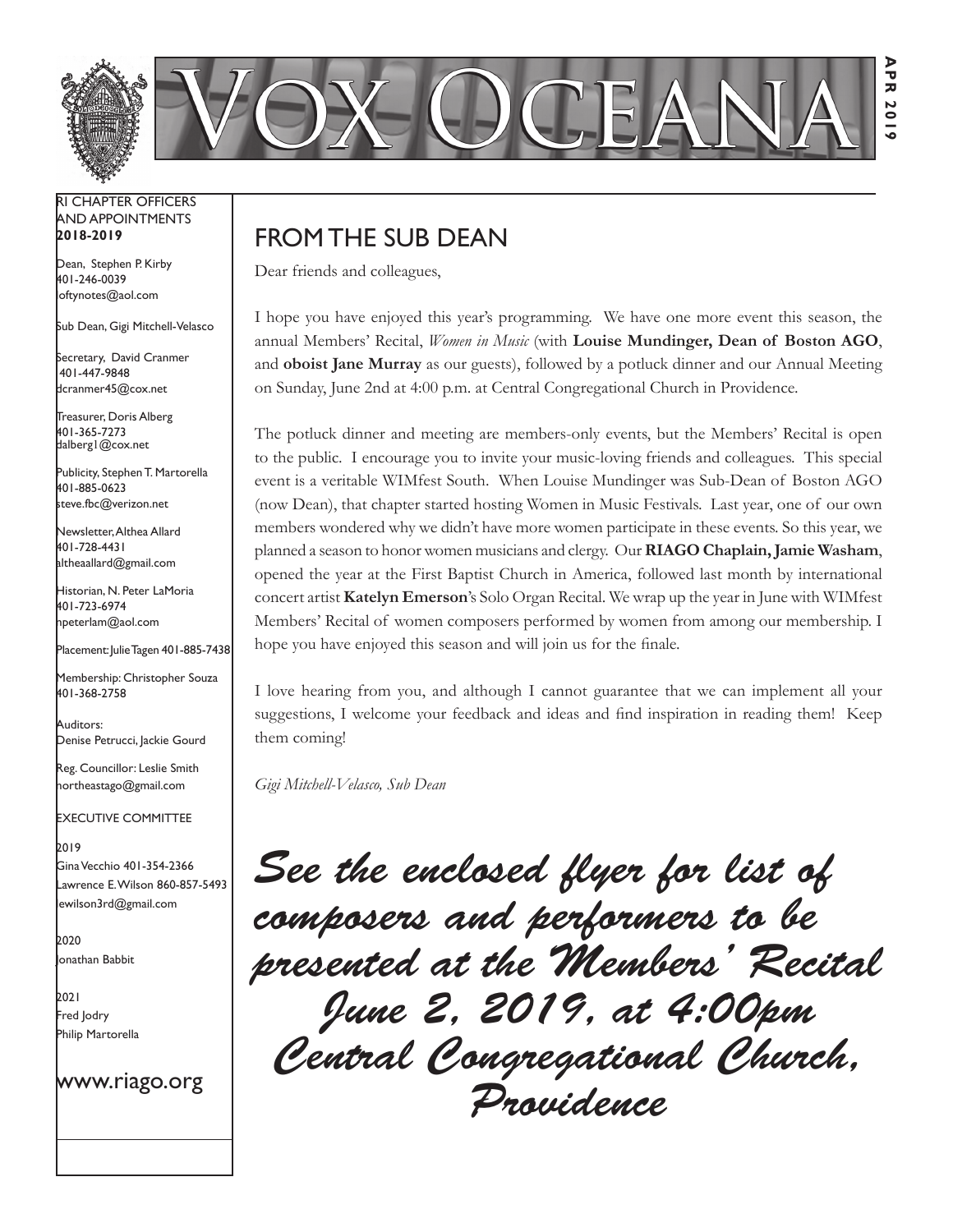# Katelyn Emerson Takes the Cake



Hearty congratulations go to the Rhode Island chapter of the American Guild of Organists for their efforts in presenting international concert organist **Katelyn Emerson** recently at S. Stephen's Church in Providence. The large enthusiastic crowd was treated to a varied program from Sweelinck to Sowerby. A large screen afforded a birds-eye view of the organ console which would have been otherwise completely invisible as it is sitting below floor level behind the rood. From time to time, Emerson would step up onto the bench and climb out of the console to speak to the audience and give anecdotes and informative notes about each piece or section.

Registrations to scale down the sizeable three-manual, 76-rank Austin organ for the Vivaldi/Bach Concerto were simple and tasteful with string imitative articulations. A judicious choice of colorful voices allowed the Est-ce mars variations of Sweelinck to buzz and sparkle, appropriate to the period.

In the Howells Rhapsody III, appropriately dark and brooding, we could observe onscreen the effortless registration changes, sometimes several per bar, which allowed orchestral-type crescendos and shadings for a dramatic reading. The Franck Prière followed. Although a deeply affecting work, it served as a tonic and safe passage from the violent intensity of the Howells. Careful pacing and care of the solo voices allowed the Wagnerian influence and chromaticism its fullest impact.

The last third of the program, which Emerson characterized as "lighthearted," offered Boëly's Allegretto as "a palate cleanser" as she put it, which was followed immediately by the romping and ebullient Parker Allegretto. The virtuosic Sowerby Pageant which calls for mad skills on the pedal board, brought the 100+ audience to its feet! They were treated to a generous encore of an angular Langlais trio played at a fast, heart-stopping tempo which brought yet again a thundering applause and standing ovation.

We ended the triumphant evening with wine, pastries, strawberries and a cake with Katelyn's picture on it. Yes, she took the cake that evening! Literally and figuratively!

Thanks to **Dr. James Busby** at S. Stephen's for hosting this program, affording us an elegant venue and wonderful instrument, to **Joseph Rotella**, organ curator, who did a brilliant job preparing the organ for the evening.

Thanks also to **RIAGO Dean, Stephen Kirby**, and to **Dan Lemieux** and **Melissa Burbank** of Meta Organworks for allowing us to use their screen and equipment. Thanks especially to my husband, **Noel Velasco,** who, although not a member of the Guild, did everything from creating publicity materials and program lay-out, to serving as artist-liaison and setting up the massive screen so integral to audience appreciation of the "behind the scenes" gymnastics.